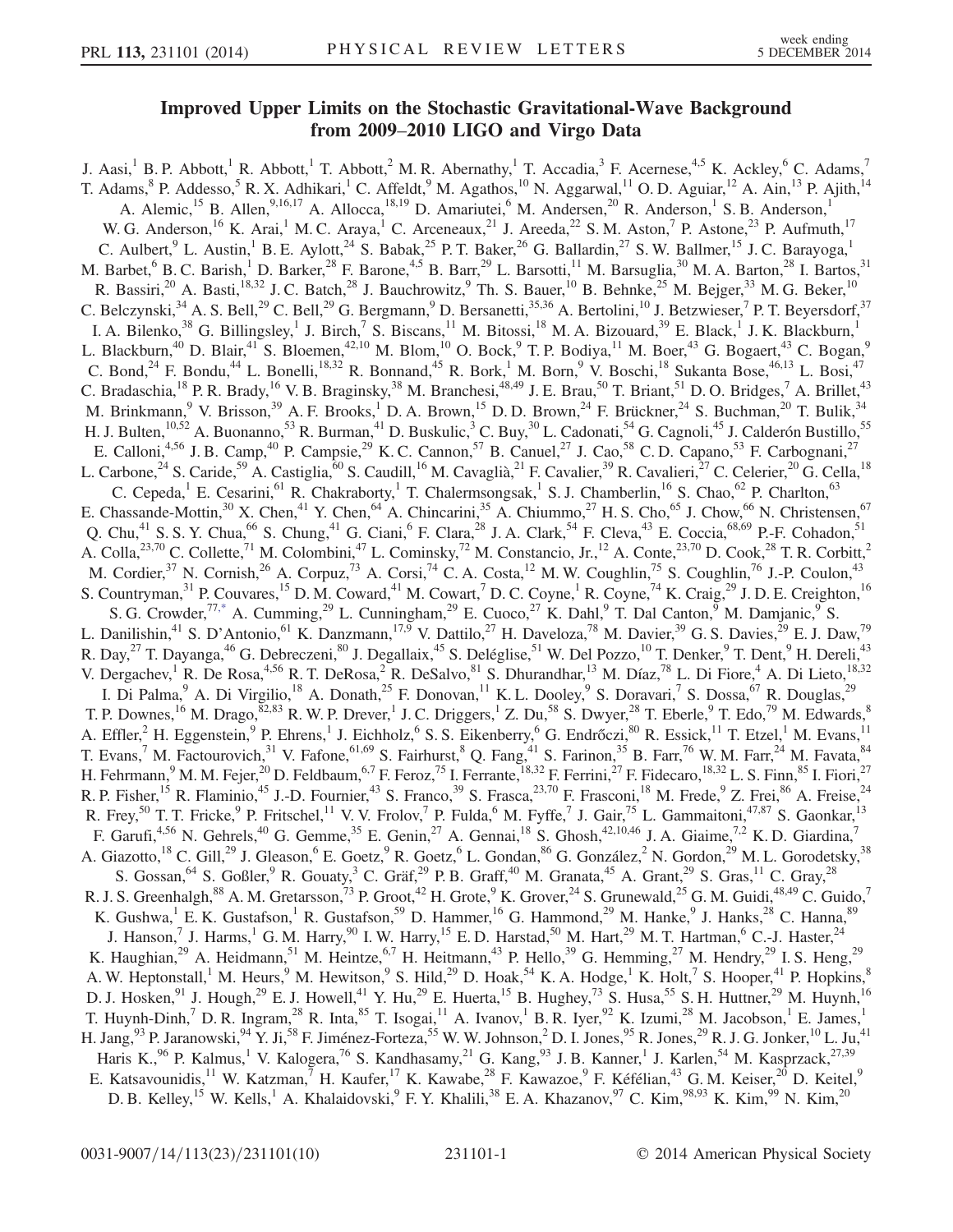N. G. Kim, $^{93}$  Y.-M. Kim, $^{65}$  E. J. King, $^{91}$  P. J. King, $^{1}$  D. L. Kinzel, $^{7}$  J. S. Kissel, $^{28}$  S. Klimenko, $^{6}$  J. Kline, $^{16}$  S. Koehlenbeck, $^{9}$ K. Kokeyama,<sup>2</sup> V. Kondrashov,<sup>1</sup> S. Koranda,<sup>16</sup> W. Z. Korth,<sup>1</sup> I. Kowalska,<sup>34</sup> D. B. Kozak,<sup>1</sup> A. Kremin,<sup>77</sup> V. Kringel,<sup>9</sup> A. Królak,<sup>100,101</sup> G. Kuehn,<sup>9</sup> A. Kumar,<sup>102</sup> P. Kumar,<sup>15</sup> R. Kumar,<sup>29</sup> L. Kuo,<sup>62</sup> A. Kutynia,<sup>101</sup> P. Kwee,<sup>11</sup> M. Landry,<sup>28</sup> B. Lantz,  $^{20}$  S. Larson,  $^{76}$  P. D. Lasky,  $^{103}$  C. Lawrie,  $^{29}$  A. Lazzarini,  $^{1}$  C. Lazzaro,  $^{104}$  P. Leaci,  $^{25}$  S. Leavey,  $^{29}$  E. O. Lebigot,  $^{58}$ C.-H. Lee,<sup>65</sup> H. K. Lee,<sup>99</sup> H. M. Lee,<sup>98</sup> J. Lee,<sup>11</sup> M. Leonardi,<sup>82,83</sup> J. R. Leong,<sup>9</sup> A. Le Roux,<sup>7</sup> N. Leroy,<sup>39</sup> N. Letendre,<sup>3</sup> Y. Levin,  $^{105}$  B. Levine,  $^{28}$  J. Lewis,  $^{1}$  T. G. F. Li,  $^{10,1}$  K. Libbrecht,  $^{1}$  A. Libson,  $^{11}$  A. C. Lin,  $^{20}$  T. B. Littenberg,  $^{76}$  V. Litvine,  $^{1}$ N. A. Lockerbie,<sup>106</sup> V. Lockett,<sup>22</sup> D. Lodhia,<sup>24</sup> K. Loew,<sup>73</sup> J. Logue,<sup>29</sup> A. L. Lombardi,<sup>54</sup> M. Lorenzini,<sup>61,69</sup> V. Loriette,<sup>107</sup> M. Lormand,<sup>7</sup> G. Losurdo,<sup>48</sup> J. Lough,<sup>15</sup> M. J. Lubinski,<sup>28</sup> H. Lück,<sup>17,9</sup> E. Luijten,<sup>76</sup> A. P. Lundgren,<sup>9</sup> R. Lynch,<sup>11</sup> Y. Ma,<sup>41</sup> J. Macarthur,<sup>29</sup> E. P. Macdonald,<sup>8</sup> T. MacDonald,<sup>20</sup> B. Machenschalk,<sup>9</sup> M. MacInnis,<sup>11</sup> D. M. Macleod,<sup>2</sup> F. Magana-Sandoval,<sup>15</sup> M. Mageswaran,<sup>1</sup> C. Maglione,<sup>108</sup> K. Mailand,<sup>1</sup> E. Majorana,<sup>23</sup> I. Maksimovic,<sup>107</sup> V. Malvezzi,<sup>61,69</sup> N. Man,<sup>43</sup> G. M. Manca,<sup>9</sup> I. Mandel,<sup>24</sup> V. Mandic,<sup>77</sup> V. Mangano,<sup>23,70</sup> N. Mangini,<sup>54</sup> M. Mantovani,<sup>18</sup> F. Marchesoni,<sup>47,109</sup> F. Marion,<sup>3</sup> S. Márka,<sup>31</sup> Z. Márka,<sup>31</sup> A. Markosyan,<sup>20</sup> E. Maros,<sup>1</sup> J. Marque,<sup>27</sup> F. Martelli,<sup>48,49</sup> I. W. Martin,<sup>29</sup> R. M. Martin,<sup>6</sup> L. Martinelli,<sup>43</sup> D. Martynov,<sup>1</sup> J. N. Marx,<sup>1</sup> K. Mason,<sup>11</sup> A. Masserot,<sup>3</sup> T. J. Massinger,<sup>15</sup> F. Matichard,<sup>11</sup> L. Matone,<sup>31</sup> R. A. Matzner,<sup>110</sup> N. Mavalvala,<sup>11</sup> N. Mazumder,<sup>96</sup> G. Mazzolo,<sup>17,9</sup> R. McCarthy,<sup>28</sup> D. E. McClelland,<sup>66</sup> S. C. McGuire,<sup>111</sup> G. McIntyre,<sup>1</sup> J. McIver,<sup>54</sup> K. McLin,<sup>72</sup> D. Meacher,<sup>43</sup> G. D. Meadors,<sup>59</sup> M. Mehmet,<sup>9</sup> J. Meidam,<sup>10</sup> M. Meinders,<sup>17</sup> A. Melatos,<sup>103</sup> G. Mendell,<sup>28</sup> R. A. Mercer,<sup>16</sup> S. Meshkov,<sup>1</sup> C. Messenger,<sup>29</sup> P. Meyers,<sup>77</sup> H. Miao,<sup>64</sup> C. Michel,<sup>45</sup> E. E. Mikhailov,  $^{112}$  L. Milano,  $^{4,56}$  S. Milde,  $^{25}$  J. Miller,  $^{11}$  Y. Minenkov,  $^{61}$  C. M. F. Mingarelli,  $^{24}$  C. Mishra,  $^{96}$  S. Mitra,  $^{13}$ V. P. Mitrofanov,<sup>38</sup> G. Mitselmakher,<sup>6</sup> R. Mittleman,<sup>11</sup> B. Moe,<sup>16</sup> P. Moesta,<sup>64</sup> M. Mohan,<sup>27</sup> S. R. P. Mohapatra,<sup>15,60</sup> D. Moraru,<sup>28</sup> G. Moreno,<sup>28</sup> N. Morgado,<sup>45</sup> S. R. Morriss,<sup>78</sup> K. Mossavi,<sup>9</sup> B. Mours,<sup>3</sup> C. M. Mow-Lowry,<sup>9</sup> C. L. Mueller,<sup>6</sup> G. Mueller, <sup>6</sup> S. Mukherjee, <sup>78</sup> A. Mullavey, <sup>2</sup> J. Munch, <sup>91</sup> D. Murphy, <sup>31</sup> P. G. Murray, <sup>29</sup> A. Mytidis, <sup>6</sup> M. F. Nagy, <sup>80</sup> D. Nanda Kumar, <sup>6</sup> I. Nardecchia, <sup>61,69</sup> L. Naticchioni, <sup>23,70</sup> R. K. Nayak, <sup>113</sup> V. Necula, <sup>6</sup> G. Nelemans, <sup>42,10</sup> I. Neri, <sup>47,87</sup> M. Neri,<sup>35,36</sup> G. Newton,<sup>29</sup> T. Nguyen,<sup>66</sup> A. Nitz,<sup>15</sup> F. Nocera,<sup>27</sup> D. Nolting,<sup>7</sup> M. E. N. Normandin,<sup>78</sup> L. K. Nuttall,<sup>16</sup> E. Ochsner,  $^{16}$  J. O'Dell, $^{88}$  E. Oelker,  $^{11}$  J. J. Oh,  $^{114}$  S. H. Oh,  $^{114}$  F. Ohme,  $^{8}$  P. Oppermann,  $^{9}$  B. O'Reilly,  $^{7}$  R. O'Shaughnessy,  $^{16}$ C. Osthelder,<sup>1</sup> D. J. Ottaway,<sup>91</sup> R. S. Ottens,<sup>6</sup> H. Overmier,<sup>7</sup> B. J. Owen,<sup>85</sup> C. Padilla,<sup>22</sup> A. Pai,<sup>96</sup> O. Palashov,<sup>97</sup> C. Palomba,<sup>23</sup> H. Pan,<sup>62</sup> Y. Pan,<sup>53</sup> C. Pankow,<sup>16</sup> F. Paoletti,<sup>18,27</sup> R. Paoletti,<sup>18,19</sup> H. Paris,<sup>28</sup> A. Pasqualetti,<sup>27</sup> R. Passaquieti,<sup>18,32</sup> D. Passuello,<sup>18</sup> M. Pedraza,<sup>1</sup> S. Penn,<sup>115</sup> A. Perreca,<sup>15</sup> M. Phelps,<sup>1</sup> M. Pichot,<sup>43</sup> M. Pickenpack,<sup>9</sup> F. Piergiovanni,<sup>48,49</sup> V. Pierro,<sup>81,35</sup> L. Pinard,<sup>45</sup> I. M. Pinto,<sup>81,35</sup> M. Pitkin,<sup>29</sup> J. Poeld,<sup>9</sup> R. Poggiani,<sup>18,32</sup> A. Poteomkin,<sup>97</sup> J. Powell,<sup>29</sup> J. Prasad,<sup>13</sup> S. Premachandra,<sup>105</sup> T. Prestegard,<sup>77</sup> L. R. Price,<sup>1</sup> M. Prijatelj,<sup>27</sup> S. Privitera,<sup>1</sup> G. A. Prodi,<sup>82,83</sup> L. Prokhorov,  $38$  O. Puncken,  $78$  M. Punturo,  $47$  P. Puppo,  $23$  J. Qin,  $41$  V. Quetschke,  $78$  E. Quintero,  $1$  G. Quiroga,  $108$ R. Quitzow-James,<sup>50</sup> F. J. Raab,<sup>28</sup> D. S. Rabeling,<sup>10,52</sup> I. Rácz,<sup>80</sup> H. Radkins,<sup>28</sup> P. Raffai,<sup>86</sup> S. Raja,<sup>116</sup> G. Rajalakshmi,<sup>14</sup> M. Rakhmanov,<sup>78</sup> C. Ramet,<sup>7</sup> K. Ramirez,<sup>78</sup> P. Rapagnani,<sup>23,70</sup> V. Raymond,<sup>1</sup> V. Re,<sup>61,69</sup> J. Read,<sup>22</sup> C. M. Reed,<sup>28</sup> T. Regimbau,<sup>43</sup> S. Reid,<sup>117</sup> D. H. Reitze,<sup>1,6</sup> E. Rhoades,<sup>73</sup> F. Ricci,<sup>23,70</sup> K. Riles,<sup>59</sup> N. A. Robertson,<sup>1,29</sup> F. Robinet,<sup>39</sup> A. Rocchi, <sup>61</sup> M. Rodruck, <sup>28</sup> L. Rolland, <sup>3</sup> J. G. Rollins, <sup>1</sup> J. D. Romano, <sup>78</sup> R. Romano, <sup>4,5</sup> G. Romanov, <sup>112</sup> J. H. Romie, <sup>7</sup> D. Rosińska,<sup>33,118</sup> S. Rowan,<sup>29</sup> A. Rüdiger,<sup>9</sup> P. Ruggi,<sup>27</sup> K. Ryan,<sup>28</sup> F. Salemi,<sup>9</sup> L. Sammut,<sup>103</sup> V. Sandberg,<sup>28</sup> J. R. Sanders,<sup>59</sup> V. Sannibale,<sup>1</sup> I. Santiago-Prieto,<sup>29</sup> E. Saracco,<sup>45</sup> B. Sassolas,<sup>45</sup> B. S. Sathyaprakash,<sup>8</sup> P. R. Saulson,<sup>15</sup> R. Savage,<sup>28</sup> J. Scheuer,<sup>76</sup> R. Schilling,<sup>9</sup> R. Schnabel,<sup>9,17</sup> R. M. S. Schofield,<sup>50</sup> E. Schreiber,<sup>9</sup> D. Schuette,<sup>9</sup> B. F. Schutz,<sup>8,25</sup> J. Scott,<sup>29</sup> S. M. Scott,<sup>66</sup> D. Sellers,<sup>7</sup> A. S. Sengupta,<sup>119</sup> D. Sentenac,<sup>27</sup> V. Sequino,<sup>61,69</sup> A. Sergeev,<sup>97</sup> D. Shaddock,<sup>66</sup> S. Shah,<sup>42,10</sup> M. S. Shahriar,<sup>76</sup> M. Shaltev,<sup>9</sup> B. Shapiro,<sup>20</sup> P. Shawhan,<sup>53</sup> D. H. Shoemaker,<sup>11</sup> T. L. Sidery,<sup>24</sup> K. Siellez,<sup>43</sup> X. Siemens,<sup>16</sup> D. Sigg,<sup>28</sup> D. Simakov,<sup>9</sup> A. Singer,<sup>1</sup> L. Singer,<sup>1</sup> R. Singh,<sup>2</sup> A. M. Sintes,<sup>55</sup> B. J. J. Slagmolen,<sup>66</sup> J. Slutsky,<sup>9</sup> J. R. Smith,<sup>22</sup> M. Smith,<sup>1</sup> R. J. E. Smith,<sup>1</sup> N. D. Smith-Lefebvre,<sup>1</sup> E. J. Son,<sup>114</sup> B. Sorazu,<sup>29</sup> T. Souradeep,<sup>13</sup> L. Sperandio,<sup>61,69</sup> A. Staley,<sup>31</sup> J. Stebbins,<sup>20</sup> J. Steinlechner,<sup>9</sup> S. Steinlechner,<sup>9</sup> B. C. Stephens,<sup>16</sup> S. Steplewski,<sup>46</sup> S. Stevenson,<sup>24</sup> R. Stone,<sup>78</sup> D. Stops,<sup>24</sup> K. A. Strain,<sup>29</sup> N. Straniero,<sup>45</sup> S. Strigin,<sup>38</sup> R. Sturani,<sup>120,48,49</sup> A. L. Stuver,<sup>7</sup> T. Z. Summerscales,<sup>121</sup> S. Susmithan,<sup>41</sup> P. J. Sutton, <sup>8</sup> B. Swinkels, <sup>27</sup> M. Tacca, <sup>30</sup> D. Talukder, <sup>50</sup> D. B. Tanner, <sup>6</sup> S. P. Tarabrin, <sup>9</sup> R. Taylor, <sup>1</sup> A. P. M. ter Braack, <sup>10</sup> M. P. Thirugnanasambandam,<sup>1</sup> M. Thomas,<sup>7</sup> P. Thomas,<sup>28</sup> K. A. Thorne,<sup>7</sup> K. S. Thorne,<sup>64</sup> E. Thrane,<sup>1</sup> V. Tiwari,<sup>6</sup> K. V. Tokmakov,  $^{106}$  C. Tomlinson,  $^{79}$  A. Toncelli,  $^{18,32}$  M. Tonelli,  $^{18,32}$  O. Torre,  $^{18,19}$  C. V. Torres,  $^{78}$  C. I. Torrie,  $^{1,29}$ F. Travasso,<sup>47,87</sup> G. Traylor,<sup>7</sup> M. Tse,<sup>31,11</sup> D. Ugolini,<sup>122</sup> C. S. Unnikrishnan,<sup>14</sup> A. L. Urban,<sup>16</sup> K. Urbanek,<sup>20</sup> H. Vahlbruch,<sup>17</sup> G. Vajente,  $^{18,32}$  G. Valdes,  $^{78}$  M. Vallisneri,  $^{64}$  J. F. J. van den Brand,  $^{10,52}$  C. Van Den Broeck,  $^{10}$  S. van der Putten,  $^{10}$ M. V. van der Sluys,<sup>42,10</sup> J. van Heijningen,<sup>10</sup> A. A. van Veggel,<sup>29</sup> S. Vass,<sup>1</sup> M. Vasúth,<sup>80</sup> R. Vaulin,<sup>11</sup> A. Vecchio,<sup>24</sup> G. Vedovato,  $^{104}$  J. Veitch,  $^{10}$  P. J. Veitch,  $^{91}$  K. Venkateswara,  $^{123}$  D. Verkindt,  $^3$  S. S. Verma,  $^{41}$  F. Vetrano,  $^{48,49}$  A. Viceré,  $^{48,49}$ R. Vincent-Finley,  $^{111}$  J.-Y. Vinet,  $^{43}$  S. Vitale,  $^{11}$  T. Vo,  $^{28}$  H. Vocca,  $^{47,87}$  C. Vorvick,  $^{28}$  W. D. Vousden,  $^{24}$  S. P. Vyachanin,  $^{38}$ A. Wade,<sup>66</sup> L. Wade,<sup>16</sup> M. Wade,<sup>16</sup> M. Walker,<sup>2</sup> L. Wallace,<sup>1</sup> M. Wang,<sup>24</sup> X. Wang,<sup>58</sup> R. L. Ward,<sup>66</sup> M. Was,<sup>9</sup> B. Weaver,<sup>28</sup>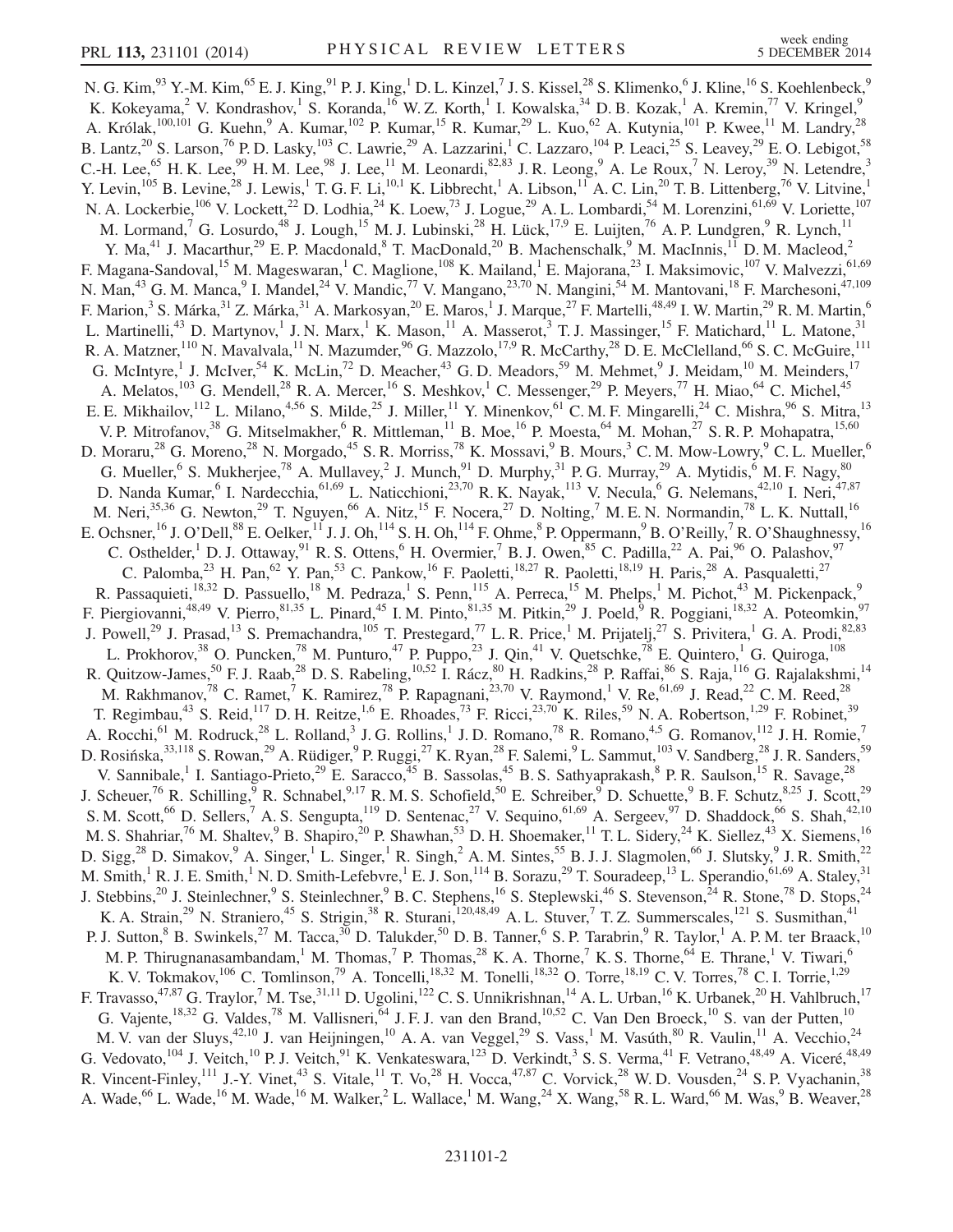L.-W. Wei,<sup>43</sup> M. Weinert,<sup>9</sup> A. J. Weinstein,<sup>1</sup> R. Weiss,<sup>11</sup> T. Welborn,<sup>7</sup> L. Wen,<sup>41</sup> P. Wessels,<sup>9</sup> M. West,<sup>15</sup> T. Westphal,<sup>9</sup> K. Wette, <sup>9</sup> J. T. Whelan, <sup>60</sup> D. J. White, <sup>79</sup> B. F. Whiting, <sup>6</sup> K. Wiesner, <sup>9</sup> C. Wilkinson, <sup>28</sup> K. Williams, <sup>111</sup> L. Williams, <sup>6</sup> R. Williams,<sup>1</sup> T. Williams,<sup>124</sup> A. R. Williamson,<sup>8</sup> J. L. Willis,<sup>125</sup> B. Willke,<sup>17,9</sup> M. Wimmer,<sup>9</sup> W. Winkler,<sup>9</sup> C. C. Wipf,<sup>11</sup>

A. G. Wiseman, <sup>16</sup> H. Wittel, <sup>9</sup> G. Woan, <sup>29</sup> J. Worden, <sup>28</sup> J. Yablon, <sup>76</sup> I. Yakushin, <sup>7</sup> H. Yamamoto, <sup>1</sup> C. C. Yancey, <sup>53</sup>

H. Yang, <sup>64</sup> Z. Yang, <sup>58</sup> S. Yoshida, <sup>124</sup> M. Yvert, <sup>3</sup> A. Zadrożny, <sup>101</sup> M. Zanolin, <sup>73</sup> J.-P. Zendri, <sup>104</sup> Fan Zhang, <sup>11,58</sup>

L. Zhang,<sup>1</sup> C. Zhao,<sup>41</sup> X. J. Zhu,<sup>41</sup> M. E. Zucker,<sup>11</sup> S. Zuraw,<sup>54</sup> and J. Zweizig<sup>1</sup>

(LIGO and Virgo Collaboration)

<sup>1</sup>LIGO - California Institute of Technology, Pasadena, California 91125, USA<br><sup>2</sup>Laujsiana State University, Paten Pauge, Laujsiana 70803, USA

 $2$ Louisiana State University, Baton Rouge, Louisiana 70803, USA

 $3$ Laboratoire d'Annecy-le-Vieux de Physique des Particules (LAPP), Université de Savoie,

CNRS/IN2P3, F-74941 Annecy-le-Vieux, France<br><sup>4</sup>INEN, Sezione di Napoli, Complesso Universitario di Monte Sant'Ange

INFN, Sezione di Napoli, Complesso Universitario di Monte Sant'Angelo, I-80126 Napoli, Italy<br><sup>5</sup>Llniversità di Salarno, Fisciano, I 84084 Salarno, Italy

Università di Salerno, Fisciano, I-84084 Salerno, Italy

<sup>6</sup> University of Florida, Gainesville, Florida 32611, USA<br><sup>7</sup> UCO - Livingston Observatory, Livingston, Les Angeles 7075

<sup>7</sup>LIGO - Livingston Observatory, Livingston, Los Angeles 70754, USA  ${}^{8}$ Cardiff University, Cardiff CF24 3AA, United Kingdom

 $^{9}$ Albert-Einstein-Institut, Max-Planck-Institut für Gravitationsphysik, D-30167 Hannover, Germany

<sup>10</sup>Nikhef, Science Park, 1098 XG Amsterdam, The Netherlands<br><sup>11</sup>LIGO - Massachusetts Institute of Technology, Cambridge, Massachusetts 02139, USA<br><sup>12</sup>Instituto Nacional de Pesquisas Espaciais, 12227-010 São José dos Camp

<sup>19</sup>Università di Siena, 1-53100 Siena, Italy<br><sup>20</sup>Stanford University, Stanford, California 94305, USA<br><sup>21</sup>The University of Mississippi, University, Mississippi 38677, USA<br><sup>22</sup>California State University Fullerton, Fulle

Observatoire de Paris, Sorbonne Paris Cité, 10, rue Alice Domon et Léonie Duquet, F-75205 Paris Cedex 13, France  $^{31}$ Columbia University, New York, New York 10027, USA  $^{32}$ Università di Pisa, I-56127 Pisa, Italy  $^{33}$ 

 $\begin{array}{r} \begin{array}{c} \text{33-}\text{CAMK-PAN},\text{ }00-716\text{ Warsaw},\text{ Poland} \\ \text{34-}\text{Astronomical Observatory}\text{ Warsaw},\text{ }00-478\text{ Warsaw},\text{ Poland} \\ \text{35/}\text{INFN},\text{ Section all Genova},\text{ }116146\text{ Genova},\text{ Italy} \\ \text{36-}\text{University},\text{ }8\text{echow},\text{ }1614\text{ Genova},\text{ }16146\text{ Genova},\text{ Italy} \\ \text{37-}\text{San Jose State University},\text{ San Jose, California 95192},$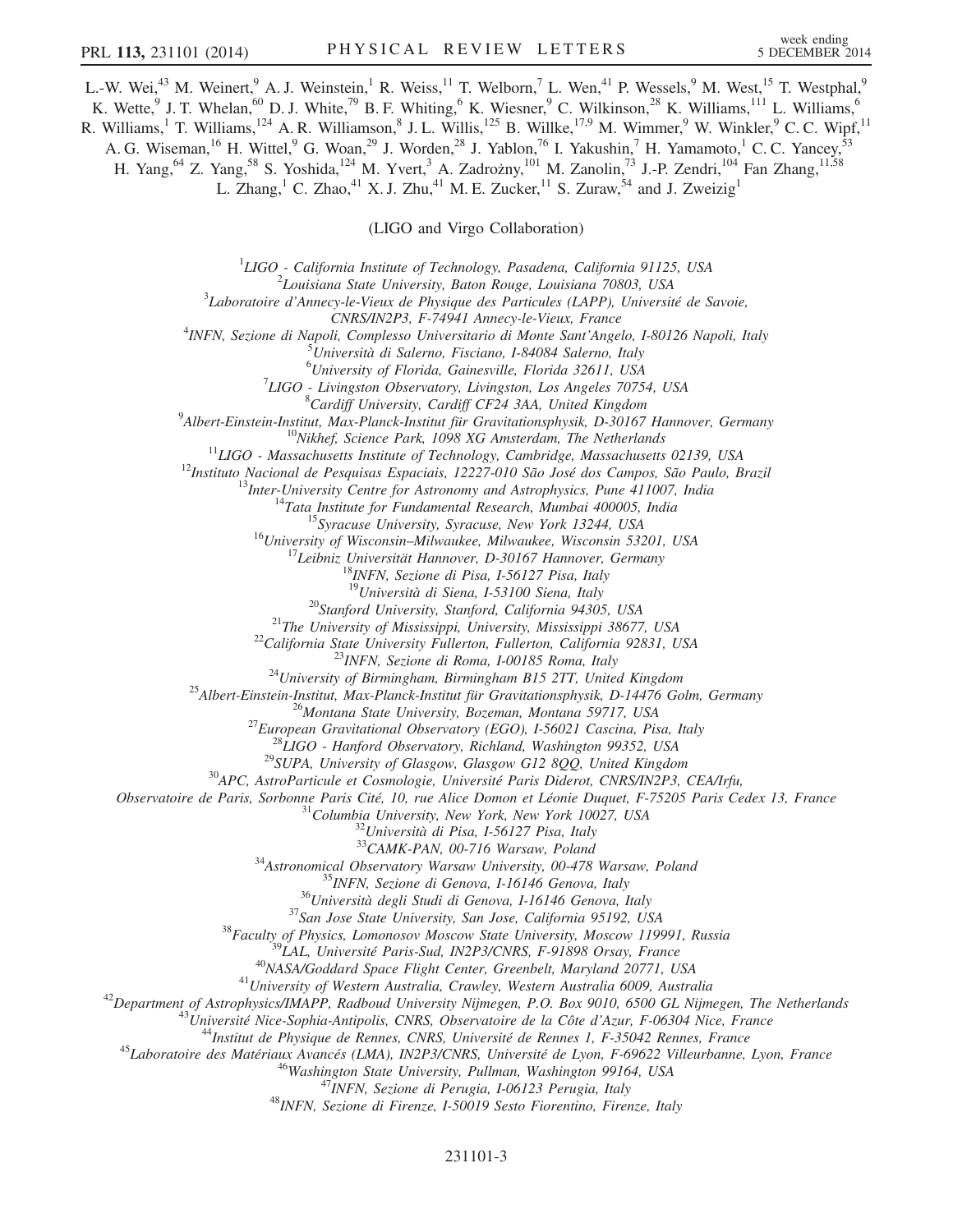<sup>49</sup>Università degli Studi di Urbino 'Carlo Bo', I-61029 Urbino, Italy<br><sup>50</sup>University of Oregon, Eugene, Oregon 97403, USA<br><sup>51</sup>Laboratoire Kastler Brossel, ENS, CNRS, UPMC, Université Pierre et Marie Curie, F-75005 Paris, <sup>54</sup>University of Massachusetts - Amherst, Amherst, Massachusetts 01003, USA<br><sup>55</sup>Universitat de les Illes Balears, E-07122 Palma de Mallorca, Spain<br><sup>56</sup>Università di Napoli 'Federico II', Complesso Universitario di Monte <sup>60</sup>Rochester Institute of Technology, Rochester, New York 14623, USA <sup>61</sup>INFN, Sezione di Roma Tor Vergata, I-00133 Roma, Italy <sup>62</sup>National Tsing Hua University, Hsinchu Taiwan 300 <sup>63</sup>Charles Sturt University, Wagga Wagga, New South Wales 2678, Australia<br><sup>64</sup>Caltech-CaRT, Pasadena, California 91125, USA<br><sup>65</sup>Pusan National University, Busan 609-735, Korea<br><sup>66</sup>Australian National University, Canberra <sup>70</sup>Università di Roma 'La Sapienza', I-00185 Roma, Italy<br><sup>71</sup>University of Brussels, Brussels 1050, Belgium<br><sup>72</sup>Sonoma State University, Rohnert Park, California 94928, USA<br><sup>73</sup>Embry-Riddle Aeronautical University, Presc <sup>74</sup>The George Washington University, Washington, DC 20052, USA  $^{75}$ University of Cambridge, Cambridge CB2 1TN, United Kingdom <sup>75</sup>University of Cambridge, Cambridge CB2 ITN, United Kingdom<br><sup>76</sup>Northwestern University, Evanston, Illinois 60208, USA<br><sup>77</sup>University of Minnesota, Minneapolis, Minnesota 55455, USA<br><sup>78</sup>The University of Sheffield, She <sup>91</sup>University of Adelaide, Adelaide, South Australia 5005, Australia<br><sup>92</sup>Raman Research Institute, Bangalore, Karnataka 560080, India<br><sup>93</sup>Korea Institute of Science and Technology Information, Daejeon 305-806, Korea<br><sup>94</sup> <sup>95</sup>University of Southampton, Southampton, SO17 1BJ, United Kingdom<br><sup>96</sup>IISER-TVM, CET Campus, Trivandrum Kerala 695016, India <sup>97</sup>Institute of Applied Physics, Nizhny Novgorod 603950, Russia <sup>98</sup>Seoul National University, Seoul 151-742, Korea <sup>99</sup>Hanyang University, Seoul 133-791, Korea<br><sup>100</sup>IM-PAN, 00-956 Warsaw, Poland<br><sup>101</sup>NCBJ, 05-400 Świerk-Otwock, Poland<br><sup>102</sup>Institute for Plasma Research, Bhat, Gandhinagar 382428, India<br><sup>103</sup>The University of Melbourne, <sup>106</sup>SUPA, University of Strathclyde, Glasgow G1 1XQ, United Kingdom<br><sup>107</sup>ESPCI, CNRS, F-75005 Paris, France<br><sup>108</sup>Argentinian Gravitational Wave Group, Cordoba, Cordoba 5000, Argentina

## 231101-4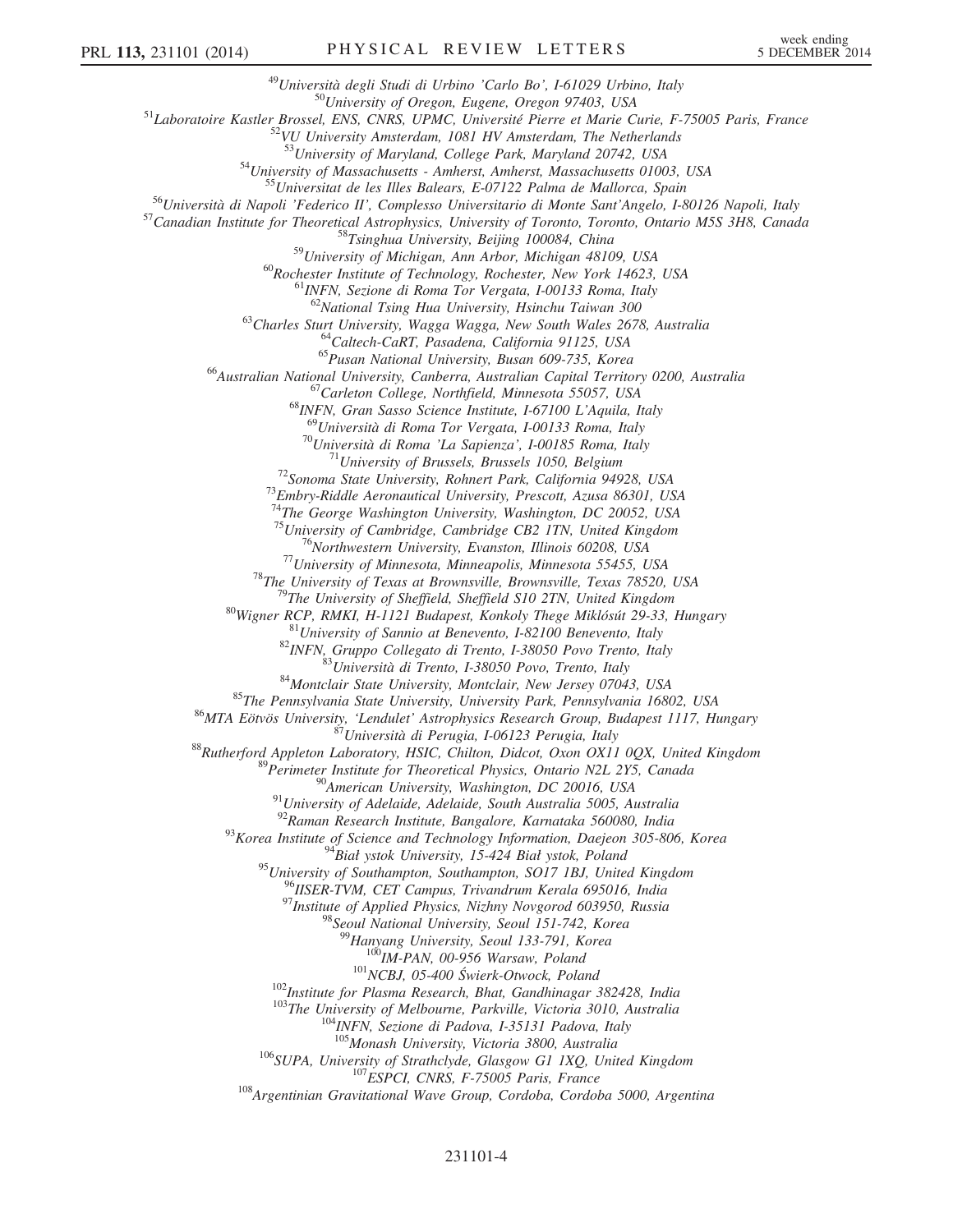<sup>109</sup>Università di Camerino, Dipartimento di Fisica, 1-62032 Camerino, Italy<br><sup>110</sup>The University of Texas at Austin, Austin, Texas 78712, USA<br><sup>111</sup>Southern University and A&M College, Baton Rouge, Los Angeles 70813, USA<br><sup></sup>

<sup>117</sup>SUPA, University of the West of Scotland, Paisley PA1 2BE, United Kingdom<br><sup>117</sup>SUPA, University of the West of Scotland, Paisley PA1 2BE, United Kingdom<br><sup>118</sup>Institute of Astronomy, 65-265 Zielona Góra, Poland<br><sup>119</sup>I

Institue for Research, São Paulo, São Paulo 01140-070, Brazil

<sup>122</sup>Trinity University, San Antonio, Texas 78212, USA<br><sup>123</sup>University of Washington, Seattle, Washington 98195, USA<br><sup>124</sup>Southeastern Louisiana University, Hammond, Los Angeles 70402, USA<br><sup>125</sup>Abilene Christian Universit

(Received 7 July 2014; published 2 December 2014)

Gravitational waves from a variety of sources are predicted to superpose to create a stochastic background. This background is expected to contain unique information from throughout the history of the Universe that is unavailable through standard electromagnetic observations, making its study of fundamental importance to understanding the evolution of the Universe. We carry out a search for the stochastic background with the latest data from the LIGO and Virgo detectors. Consistent with predictions from most stochastic gravitational-wave background models, the data display no evidence of a stochastic gravitational-wave signal. Assuming a gravitational-wave spectrum of  $\Omega_{GW}(f) = \Omega_a(f/f_{ref})^\alpha$ , we place 95% confidence level upper limits on the energy density of the background in each of four frequency bands spanning 41.5–1726 Hz. In the frequency band of 41.5–169.25 Hz for a spectral index of  $\alpha = 0$ , we constrain the energy density of the stochastic background to be  $\Omega_{GW}(f) < 5.6 \times 10^{-6}$ . For the 600–1000 Hz band,  $\Omega_{\rm GW}(f) < 0.14 \left(\frac{f}{900 \text{ Hz}}\right)^3$ , a factor of 2.5 lower than the best previously reported upper limits. We find  $\Omega_{GW}(f) < 1.8 \times 10^{-4}$  using a spectral index of zero for 170–600 Hz and  $\Omega_{GW}(f)$  <  $1.0(f/1300 \text{ Hz})^3$  for 1000–1726 Hz, bands in which no previous direct limits have been placed. The limits in these four bands are the lowest direct measurements to date on the stochastic background. We discuss the implications of these results in light of the recent claim by the BICEP2 experiment of the possible evidence for inflationary gravitational waves.

DOI: [10.1103/PhysRevLett.113.231101](http://dx.doi.org/10.1103/PhysRevLett.113.231101) PACS numbers: 95.85.Sz, 04.30.-w, 04.80.Cc, 04.80.Nn

Introduction.—The stochastic gravitational-wave background (SGWB) has great potential to be a rich area of study since it is expected to include contributions from a superposition of astrophysical and/or cosmological sources. Astrophysical contributions to the background might very well dominate in the LIGO and Virgo frequency band. These contributions may include compact binary coalescences [1–[5\],](#page-9-1) rotating neutron stars [6–[8\]](#page-9-2), magnetars  $[9-11]$ , and supernovae  $[12-15]$  $[12-15]$ . Many mechanisms for generating cosmological contributions to the stochastic background have been postulated as well, such as inflationary models [16–[23\]](#page-9-5) and cosmic strings [\[24](#page-9-6)–27]. The recent observation of B-mode polarization in the cosmic microwave background claimed by the BICEP2 experiment [\[28\]](#page-9-7), when using common dust emission models, suggests the presence of gravitational waves produced by primordial vacuum modes amplified by inflation (although the lack of public dust emission maps means BICEP2 could not

empirically exclude dust emission as being wholly responsible for the excess B-mode polarization, and recent analyses reinforce this [\[29,30\]](#page-9-8)). The energy density of these gravitational waves in the LIGO and Virgo frequency band is several orders of magnitude weaker than typical predictions for astrophysical contributions and 6 orders of magnitude weaker than what Advanced LIGO [\[31\]](#page-9-9) and Advanced Virgo [\[32\]](#page-9-10) detectors are expected to achieve. However, nonstandard inflationary models [\[19,20\]](#page-9-11) might surpass even the predicted astrophysical contributions at the LIGO and Virgo frequencies, thereby facilitating detection with Advanced LIGO and Advanced Virgo to which the BICEP2 measurement is not sensitive. Current alternative theories of inflation, predicting a high-frequency background detectable with Advanced LIGO and Advanced Virgo, remind us that many details of inflation are still unknown, and reality may be more complicated than predicted by simple slow-roll models. Other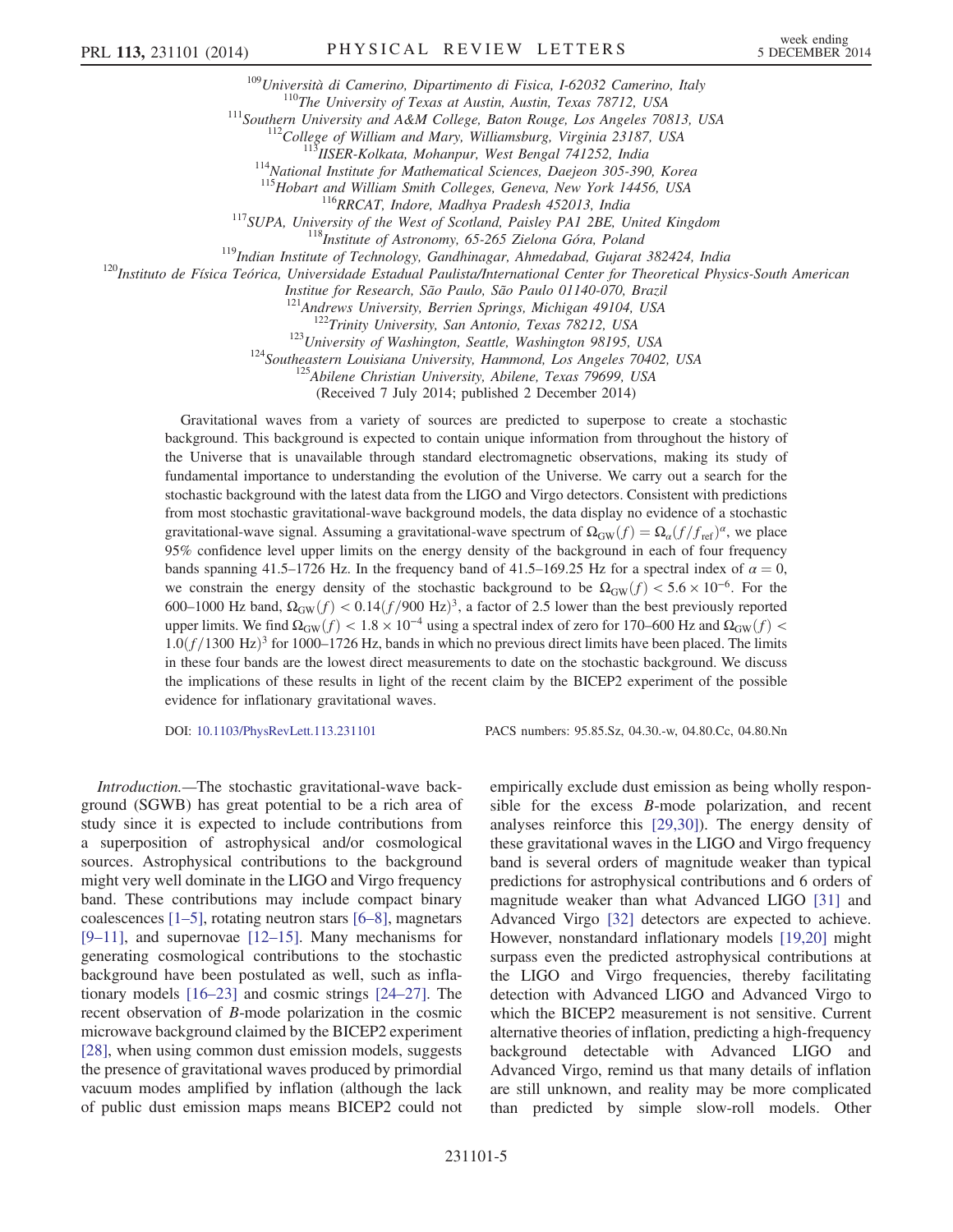cosmological backgrounds, e.g., from cosmic (super) strings, may be detectable as well [\[27\].](#page-9-12)

The multitude of astrophysical and cosmological sources potentially contributing to a stochastic background offers an opportunity to study many aspects of the Universe that are not accessible through standard electromagnetic astrophysical observations [\[33\].](#page-9-13) With the possible observation of a gravitational-wave (GW) imprint on the cosmic microwave background (CMB) [\[28\],](#page-9-7) we enter an exciting new phase in GW cosmology in which it appears plausible to study the physics of very early times and very high energies.

In this Letter we report on a search for the isotropic stochastic background using data gathered in 2009–2010 by the LIGO and Virgo detectors. For the search, we crosscorrelated data streams from different detectors to look for a correlated stochastic signal. Most SGWB models predict backgrounds much lower than these data were capable of detecting. However, this work sets the stage for the Advanced LIGO and Advanced Virgo detectors, which are expected to achieve 4 orders of magnitude improvement in sensitivity to the GW energy density at 100 Hz and be sensitive to frequencies down to 10 Hz. Having found no statistically significant evidence of a stochastic gravitationalwave signal, we present the best constraints to date on the energy density of the SGWB from the LIGO and Virgo detectors.

Data.—Previous to this analysis, the best limits on the SGWB from LIGO and Virgo data were obtained using 2005—2007 data [34–[36\].](#page-9-14) For this study, we use data from the LIGO observatories in Hanford, Washington, (H1) and Livingston Parish, Louisiana, (L1) [\[37\]](#page-9-15) as well as the Virgo observatory in Cascina, Italy (V1) [\[38\].](#page-9-16) The H2 observatory in Hanford was decommissioned before these data were collected. LIGO data ran from July 2009 to October 2010. Virgo data spanned July 2009 to January 2010 and July 2010 to October 2010.

Method.—The SGWB energy density spectrum is defined as

$$
\Omega_{\rm GW}(f) = \frac{f}{\rho_{\rm c}} \frac{d\rho_{\rm GW}}{df}, \qquad (1)
$$

where f is frequency,  $\rho_c$  is the critical (closure) energy density of the Universe, and  $d\rho_{GW}$  is the gravitational radiation energy density contained in the range f to  $f + df$ 

<span id="page-5-2"></span>[\[39\]](#page-9-17). For the LIGO and Virgo frequency bands, most theoretical models are characterized by a power law spectrum, so we assume the gravitational-wave spectrum to be [\[35,39,40\]](#page-9-18)

$$
\Omega_{\text{GW}}(f) = \Omega_a \left(\frac{f}{f_{\text{ref}}}\right)^a.
$$
 (2)

Here,  $f_{ref}$  is an arbitrary reference frequency (see Table [I](#page-5-0)).  $\Omega_{\alpha}$  is a constant characterizing the amplitude of the SGWB in a given frequency band. Following the precedent of Refs. [\[34](#page-9-14)–36], we consider two spectral index values:  $\alpha = 0$  (cosmologically motivated) and  $\alpha = 3$  (astrophysically motivated).

<span id="page-5-1"></span>We employ a cross-correlation method optimized for detecting an isotropic SGWB using pairs of detectors [\[39\]](#page-9-17). This method defines a cross-correlation estimator,

$$
\hat{Y} = \int_{-\infty}^{\infty} df \int_{-\infty}^{\infty} df' \delta_T (f - f') \tilde{s}_1^*(f) \tilde{s}_2(f') \tilde{Q}(f'), \quad (3)
$$

and its variance,

$$
\sigma_Y^2 \approx \frac{T}{2} \int_0^\infty df P_1(f) P_2(f) |\tilde{Q}(f)|^2,\tag{4}
$$

where  $\delta_T(f - f')$  is the finite-time approximation to the Dirac delta function,  $\tilde{s}_1$  and  $\tilde{s}_2$  are Fourier transforms of time-series strain data from two interferometers, T is the coincident observation time, and  $P_1$  and  $P_2$  are one-sided strain power spectral densities from the two interferometers. The filter function  $\tilde{Q}$  is given by

$$
\tilde{Q}(f) = \lambda \frac{\gamma(f)\Omega_{\text{GW}}(f)H_0^2}{f^3 P_1(f)P_2(f)},\tag{5}
$$

where  $\lambda$  is a normalization constant chosen such that  $\langle \hat{Y} \rangle = \Omega_{\alpha}$ ,  $\gamma(f)$  is the overlap reduction function arising from the combined antenna patterns of differing detector locations and orientations [\[42\],](#page-9-19) and  $H_0$  is the present best estimate of the Hubble constant, 68 km s<sup>-1</sup> Mpc<sup>-1</sup> [\[41\]](#page-9-20).

To combine the measured  $\hat{Y}$  for each of the H1L1, H1V1, and L1V1 detector pairs, we follow Ref. [\[39\]](#page-9-17) and average results from detector pairs weighted by their variances. The optimal estimator is thus given by

<span id="page-5-0"></span>TABLE I. Results of the stochastic analysis of 2009–2010 LIGO and Virgo data. Note that the previous limits are scaled to the current best estimate of  $H_0$  [\[41\].](#page-9-20)

| Frequency (Hz) | $f_{ref}$ (Hz)    | $\alpha$ | $\Omega_{\alpha}$               | $95\%$ C.L. upper limit | Previous limits      |
|----------------|-------------------|----------|---------------------------------|-------------------------|----------------------|
| 41.5–169.25    | $\cdot\cdot\cdot$ |          | $(-1.8 \pm 4.3) \times 10^{-6}$ | $5.6 \times 10^{-6}$    | $7.7 \times 10^{-6}$ |
| 170–600        | $\cdots$          |          | $(9.6 \pm 4.3) \times 10^{-5}$  | $1.8 \times 10^{-4}$    | $\cdots$             |
| $600 - 1000$   | 900               |          | $0.026 \pm 0.052$               | 0.14                    | 0.35                 |
| 1000-1726      | 1300              |          | $-0.077 + 0.53$                 | 1.0                     | $\cdots$             |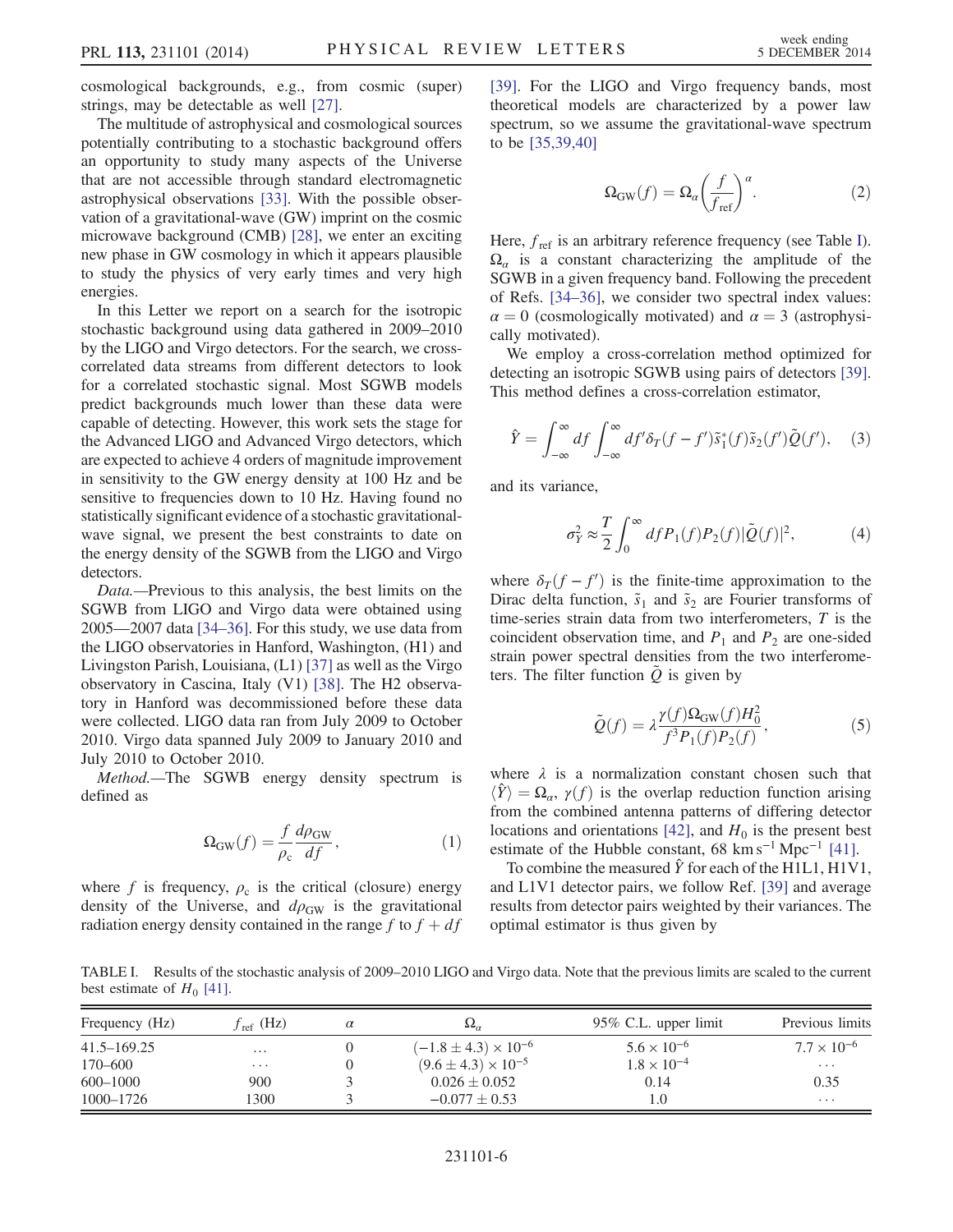$$
\hat{Y}_{\text{tot}} = \frac{\sum_{l} \hat{Y}_{l} \sigma_{l}^{-2}}{\sum_{l} \sigma_{l}^{-2}},\tag{6}
$$

where *l* sums over detector pairs. The total variance  $\sigma_{\text{tot}}^2$  is

$$
\sigma_{\text{tot}}^{-2} = \sum_{l} \sigma_l^{-2}.
$$
 (7)

Analysis.—Following Refs. [\[34](#page-9-14)–36], we divide the strain time series data, down-sampled to 4096 Hz, into 50% overlapping 60 s segments that are Hann windowed and high-pass filtered with a sixth-order Butterworth filter with knee frequency 32 Hz. The data are coarse grained to obtain a frequency resolution of 0.25 Hz.

We include in the analysis only those times when a detector pair has both detectors in a low noise science mode. Excluded times fall into two different categories. We exclude data (i) from times when detector operation is unstable and (ii) from times associated with hardware injections, where simulated signals are induced by coherent movement of interferometer mirrors. These cuts cause < 2% reduction in coincident data for each detector pair. Additionally, we exclude data segments that deviate from the assumption that the power spectra of the detector noise are stationary with time [\[34\].](#page-9-14) Depending on the frequency band, this process excludes up to 4.7% of data segments. Combining the above effects, the cuts leave ∼117 days of live time for the H1L1 detector pair, ∼74 days for H1V1, and ∼59 days for L1V1.

Instrumental artifacts can appear in the frequency domain. We identify high coherence bins using the same method as Ref. [\[34\].](#page-9-14) Lines of excess coherence are caused, for example, by power line harmonics and 16 Hz harmonics from H1 and L1 data acquisition systems. These frequency bins are excluded from the final analysis.

In order to have an end-to-end test of the detectors and the analysis pipeline, simulations of a stochastic signal are made in both the hardware and the software (by the addition of a stochastic signal to interferometer data). The successful recovery of hardware injections is described in Ref. [\[43\]](#page-9-21). We successfully recovered a software injection, which had  $\Omega_0 = 1.2 \times 10^{-4}$  (corresponding to a signal-tonoise ratio of  $\approx$ 10), in all three detector pairs using about one-third of the data.

Coherence studies have been made comparing data from magnetometers at the LIGO Hanford, LIGO Livingston, and Virgo observatories [\[44\]](#page-9-22). These studies report on the observations of correlated magnetic field noise between observatories and its potential coupling to GW detectors. While this may be a concern for future generations of detectors with their improved sensitivity, it does not affect the data used in the analysis presented in this Letter or previous results [34–[36\].](#page-9-14)

Results and discussion.—Applying the previously described search techniques and data-quality cuts, we obtain results in each of four frequency bands that together span 41.5—1726 Hz and are summarized in Table [I](#page-5-0). In Fig. [1](#page-7-0) we plot the frequency-dependent contributions to  $\Omega_{\alpha}$ . We find no evidence for an isotropic gravitational-wave background and set direct upper limits on the energy density of the SGWB.

41.5–169.25 Hz band: We use a spectral index of  $\alpha = 0$ , a value motivated by cosmological models, following the precedent of Ref. [\[34\]](#page-9-14). Using the previous LIGO results [\[34\]](#page-9-14) as a prior and marginalizing over detector calibration uncertainties [\[45\]](#page-9-23), we determine the 95% confidence level (C.L.) upper limit to be  $\Omega_0 < 5.6 \times 10^{-6}$ . This is the first result using both LIGO and Virgo data in this frequency band and it is the best direct limit on the SGWB energy density at these frequencies. The previous S5 result in this band [\[34\]](#page-9-14) set an upper limit of  $\Omega_0 < 7.7 \times 10^{-6}$  (when scaled for the current best estimate of  $H_0$  [\[41\]\)](#page-9-20). The limit here is a 38% improvement.

600–1000 Hz band: For this frequency band, we use a reference frequency of 900 Hz and a spectral index of  $\alpha = 3$  (an astrophysically motivated value) following Ref. [\[35\].](#page-9-18) After taking detector calibration uncertainties into account and using the previous LIGO and Virgo results as a prior [\[35\]](#page-9-18), we determine the 95% C.L. upper limit to be  $\Omega_3$  < 0.14. Previous to this result, the best direct limit in this frequency band was from the combined results of LIGO and Virgo reported in Ref. [\[35\]](#page-9-18) with  $\Omega_3 < 0.35$ (using the present best estimate of  $H_0$  [\[41\]\)](#page-9-20). Our limit is a factor of 2.5 lower than this result. This improvement comes from enhanced detector sensitivity at frequencies above 300 Hz in S6 and VSR2-3, despite a shorter observation time.

Additional frequency bands: We report additional frequency bands spanning 170–600 and 1000–1726 Hz. For the 170–600 Hz band, we measure the 95% C.L. upper limit to be  $1.8 \times 10^{-4}$ , assuming a flat prior from 0 to 1. We find the 95% C.L. upper limit to be 1.0 for the 1000– 1726 Hz band, assuming a flat prior from 0 to 10. These are the first measurements of the SGWB in these bands. For the 170–600 Hz band,  $\Omega_0$  exceeds the single-sigma error bar by a factor of 2.2 which has a 10% chance of happening due to Gaussian noise given that we analyze four independent frequency bands.

Implications.—Figure [2](#page-8-0) shows the upper limits from our measurement (solid black lines, denoted "LIGO-Virgo") in comparison with other bounds on the SGWB and several representative SGWB models. We include the indirect bound on the total GW energy density in the 10<sup>-10</sup>-10<sup>10</sup> Hz band derived from big bang nucleosynthesis and observations of the abundances of the lightest nuclei [\[33,46,47\]](#page-9-13) ("BBN," dashed red line). We also include the similar indirect homogeneous bound from CMB and matter power spectra measurements [\[48\]](#page-9-24) (dashed blue line). The bound due to millisecond pulsar timing measurements [\[49\]](#page-9-25) is solid green ("Pulsar Limit"). The projected sensitivity of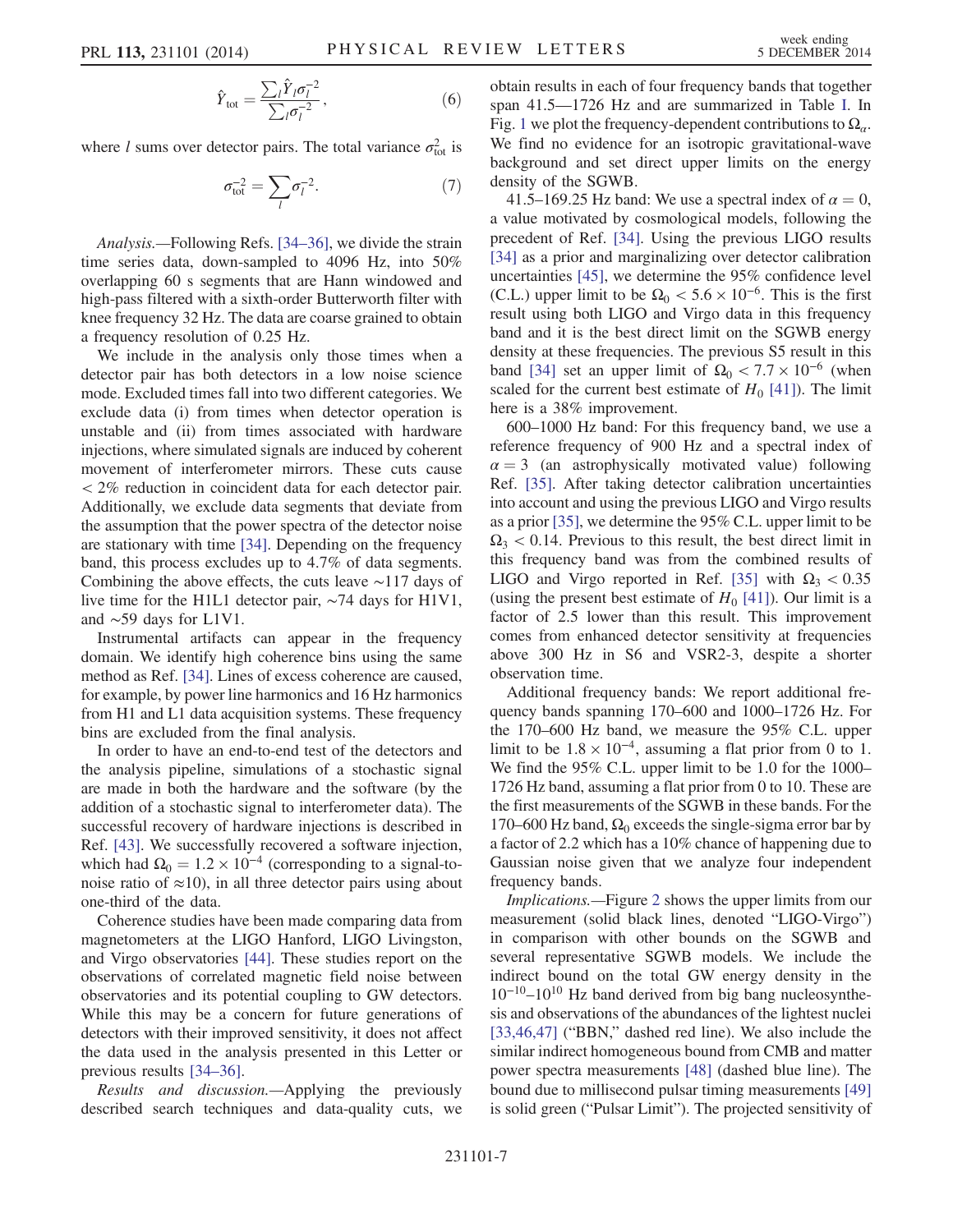<span id="page-7-0"></span>

FIG. 1. Integrand of Eq. [\(3\)](#page-5-1) multiplied by  $df = 0.25$  Hz (gray) and the associated  $1\sigma$  uncertainty (black). Though energy density is a positive quantity, its estimator can be either positive or negative due to noise. Fluctuations of the estimator around zero are consistent with the absence of a signal. The broadband results in Table [I](#page-5-0) are obtained as a weighted average over each observing band following Ref. [\[39\].](#page-9-17) Each spectrum includes data from all available detector pairs in 2009–2010. The LIGO and Virgo detectors are most sensitive in the 41.5–169.25 Hz band.

the advanced GW detector network including Advanced LIGO [\[31\],](#page-9-9) Advanced Virgo [\[32\],](#page-9-10) and KAGRA [\[50\]](#page-9-26) is solid blue ("AdvDet"). Recently, the BICEP2 Collaboration claimed observation of B-mode polarization in the CMB and considered an interpretation where the polarization signal is largely due to tensor modes [\[28\].](#page-9-7) A canonical slow-roll inflationary model with tensor-to-scalar ratio  $r = 0.2$  (the BICEP2 best fit) yields the spectrum shown by the solid blue line ("Slow-Roll Inflation"), predicting  $\Omega_{\rm GW} \sim 5 \times 10^{-16}$  in the frequency band of terrestrial GW detectors [\[22\].](#page-9-27) This signal is not within reach of the measurement described here, nor will it be within reach of the advanced detector network. Observation of this signal with GW detectors will require novel technology, possibly satellite based [\[51\]](#page-9-28) or underground [\[52\].](#page-9-29)

Future measurements of this inflationary signal by GW detectors, combined with the CMB B-mode polarization measurements, will constrain the tensor spectral index  $n_t$ , hence constraining inflationary models [\[53\].](#page-9-30) GW measurements hold great promise for probing the physics of inflation as well as for probing processes at the energy scales of  $10^3$ - $10^{10}$  GeV [\[54\]](#page-9-31), well beyond those of the Large Hadron Collider. For example, the late stages of inflation could generate boosts in the GW spectrum at high frequencies, either through a preheating resonant phase [\[18,23\]](#page-9-32) or via the backreaction of fields generated by the inflaton [\[19,20\]](#page-9-11). As shown in Fig. [2,](#page-8-0) the axion-inflaton model including backreaction (black line, "Axion Infl.") could produce a GW spectrum sufficiently strong to be observed by the advanced detector network. The evolution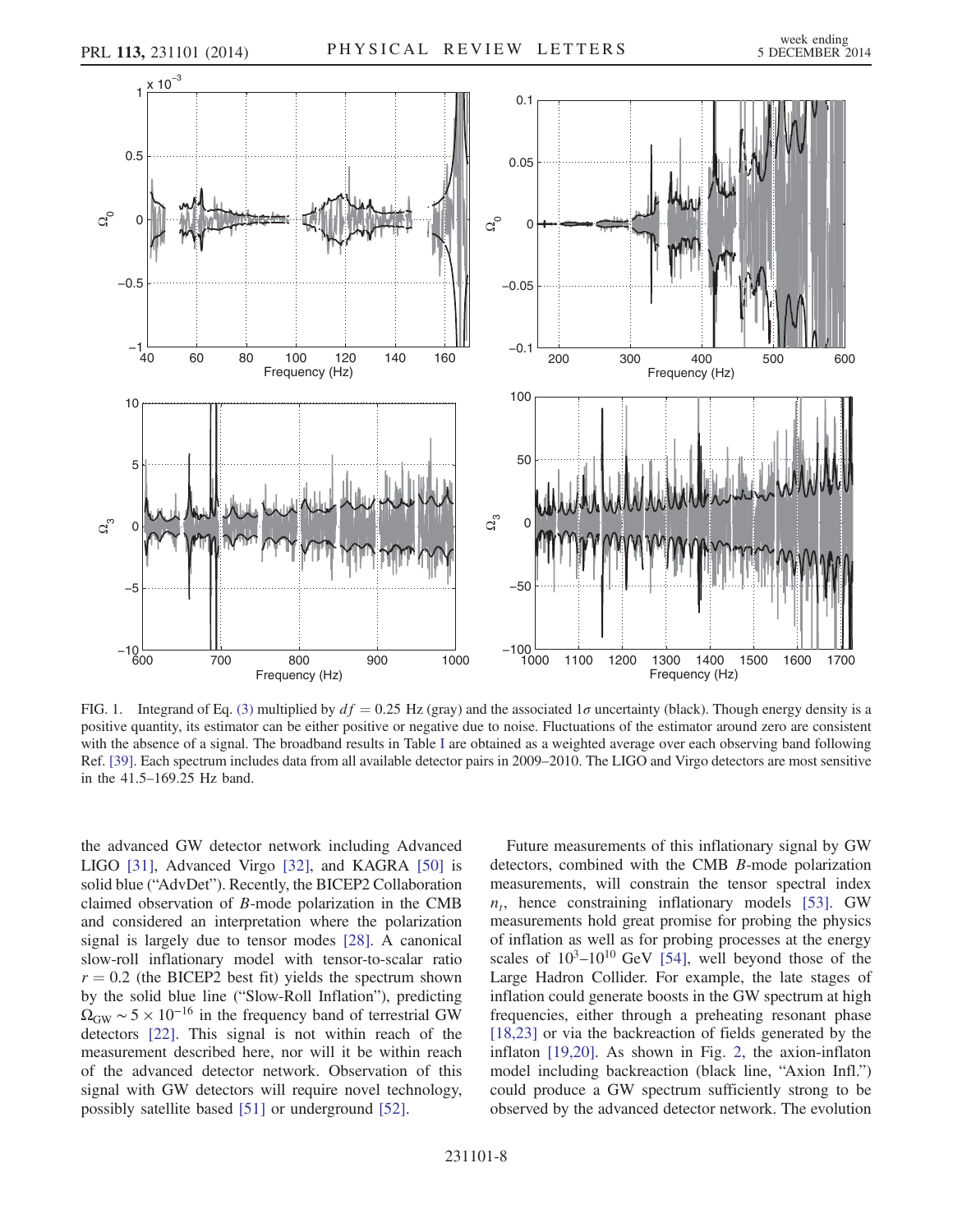<span id="page-8-0"></span>

FIG. 2 (color). Normalized GW energy density versus frequency for experimental bounds and for several SGWB models (see text for detail). Note that the different experimental bounds shown in this figure constrain different quantities. The LIGO-Virgo upper limits are on  $\Omega_{\alpha}$  (for  $\alpha = 0, 3$ , see Table [I](#page-5-0)), which are converted into bounds on  $\Omega_{GW}(f)$  as defined by Eq. [\(2\).](#page-5-2) While "BBN" and "CMB & Matter Spectra" constrain the total GW energy density in the frequency bands indicated by their respective lines, "Pulsar Limit" is on  $\Omega_{\rm GW}(f)$  at the specific frequency of  $f = 2.8$  nHz.

of the Universe after inflation and before big bang nucleosynthesis is not well understood. The presence of a new "stiff" energy component at this time (with equation of state parameter  $w > 1/3$ ) could also result in a significant high-frequency boost to the GW spectrum [\[55\]](#page-9-33). Figure [2](#page-8-0) shows the example of  $w = 0.6$  (denoted "Stiff EOS" for stiff equation of state), which may also be detectable by the advanced detector network. A cosmological background from cosmic strings ("Cosmic Strings") is potentially detectable as well [\[27\]](#page-9-12).

It should also be noted that astrophysical GW foregrounds could mask the inflationary signal. Figure [2](#page-8-0) shows the possible GW spectra from the stochastic superposition of all the binary neutron stars ("BNS," green line) and binary black holes ("BBH," magenta line) [\[3\]](#page-9-34), which are too distant to be individually resolved with advanced detectors. Realistic binary rates may lead to a detectable stochastic signal in the advanced detector network. Other astrophysical models (including rotating neutron stars  $[6-8]$  $[6-8]$ , magnetars  $[9-11]$ , and others) may also contribute to the astrophysical foreground. Astrophysical sources are interesting in their own right. However, foreground subtraction may be necessary to reach a slowroll inflationary signal. Such a subtraction will require detailed understanding of the foregrounds, which in turn may require multiple detectors operating in different frequency bands to disentangle different frequency and spatial contributions [\[56\]](#page-9-35).

Conclusions.—The results presented above include data from both LIGO and Virgo detectors and span the frequency range of 41.5–1726 Hz. The upper limit placed on the low frequency 41.5–169.25 Hz band is 38% lower than previous direct measurements [\[34\].](#page-9-14) For the 600–1000 Hz band, the upper limit is a factor of 2.5 lower than previous direct measurements [\[35\]](#page-9-18). We also place the first upper limits over the remainder of the LIGO and Virgo frequency range: 170–600 and 1000–1726 Hz. Together, these are the lowest upper limits from direct measurements of the SGWB to date.

With Advanced LIGO and Advanced Virgo detectors on the horizon, the sensitivity of interferometers to the SGWB will improve substantially in the coming years. This will allow us to probe astrophysical sources such as binary black holes and cosmological sources such as axion inflation. We may also detect an unexpected source. To reach the SGWB generated by the standard slow-roll inflationary model, however, more sensitive gravitational wave detectors will be needed, likely deploying novel technologies.

The authors gratefully acknowledge the support of the U. S. National Science Foundation for the construction and operation of the LIGO Laboratory, the Science and Technology Facilities Council of the United Kingdom, the Max-Planck-Society, and the State of Niedersachsen, Germany for support of the construction and operation of the GEO600 detector, and the Italian Istituto Nazionale di Fisica Nucleare and the French Centre National de la Recherche Scientifique for the construction and operation of the Virgo detector. The authors also gratefully acknowledge the support of the research by these agencies and by the Australian Research Council, the International Science Linkages program of the Commonwealth of Australia, the Council of Scientific and Industrial Research of India, the Istituto Nazionale di Fisica Nucleare of Italy, the Spanish Ministerio de Economía y Competitividad, the Conselleria d'Economia Hisenda i Innovació of the Govern de les Illes Balears, the Foundation for Fundamental Research on Matter supported by the Netherlands Organisation for Scientific Research, the Polish Ministry of Science and Higher Education, the FOCUS Programme of Foundation for Polish Science, the Royal Society, the Scottish Funding Council, the Scottish Universities Physics Alliance, the National Aeronautics and Space Administration, the National Research Foundation of Korea, Industry Canada and the Province of Ontario through the Ministry of Economic Development and Innovation, the National Science and Engineering Research Council Canada, the Carnegie Trust, the Leverhulme Trust, the David and Lucile Packard Foundation, the Research Corporation, the OTKA of Hungary, the Science and Technologies Funding Council of the UK, the Lyon Institute of Origins (LIO), and the Alfred P. Sloan Foundation.